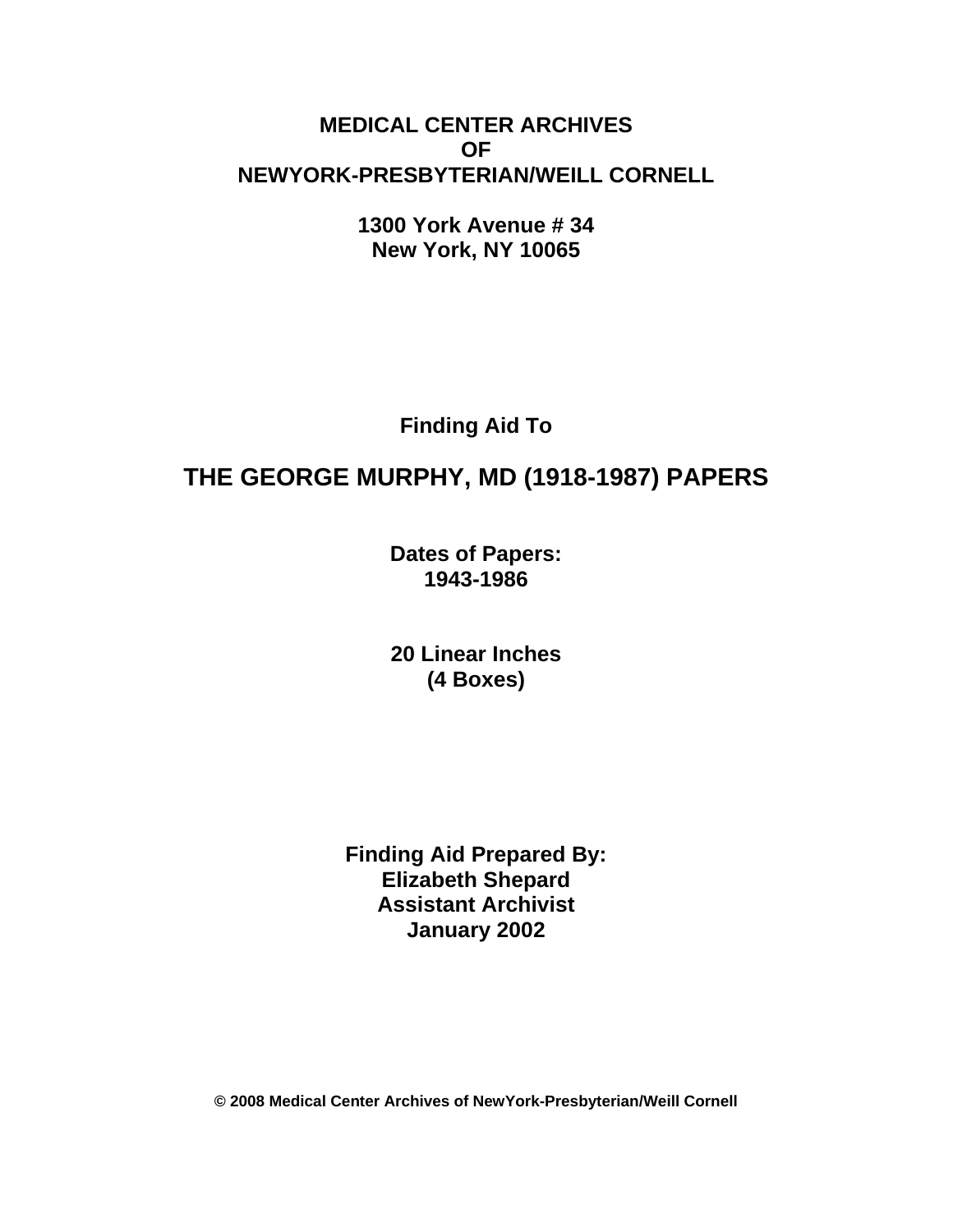## **NOTE OF PROVENANCE**

An unknown donor gave the records to the Medical Center Archives in September 1987.

### **BIOGRAPHICAL NOTE:**

George Murphy was born in 1918 in Kansas City, Missouri. He attended the University of Kansas and University of Pennsylvania School of Medicine. He completed his residency at Johns Hopkins University and later served on a navy hospital ship as a Laboratory officer. In 1947, he was hired as an Assistant Physician at the Rockefeller Institute. He joined the Cornell University Medical College staff in 1954 as Associate Professor of Pathology. In 1968 he was promoted to Professor of Pathology at Cornell and he rose to the rank of Attending Pathologist at New York Hospital.

He was known for his research in rheumatic fever and immunologic injury in cardiovascular disease. He also researched streptococcal biology, immunofluorescence microscopy, complement chemistry and experimental animals models of disease. He was hold in high regard by his students who worked with him in his laboratory.

Later in life, he and his wife, Annette Cross, worked to save the buildings of an asphalt plant on York Avenue and 90<sup>th</sup> Street. The factory was made into the George and Annette Murphy Arts and Sports Complex in 1984. He died on July 15, 1987 of cancer.

## **SCOPE AND CONTENTS NOTES**

The papers are organized into four series: General Correspondence (1950- 1985), Cross Foundation (1959-1986), Research Files (1939-1976) and Reprints (1943-1973).

### **General Correspondence, 1950-1985**

The General Correspondence files are arranged alphabetically by subject. The correspondence is mostly between Dr. Murphy and various doctors and other people regarding his research activities.

### **Cross Foundation, 1959-1986**

The Cross Foundation files are broken down into minutes, correspondence, reports and reprints. The foundation provided grants to the Pathology Department of the New York Cornell Medical Center for conducting their research in cardiovascular and renal diseases.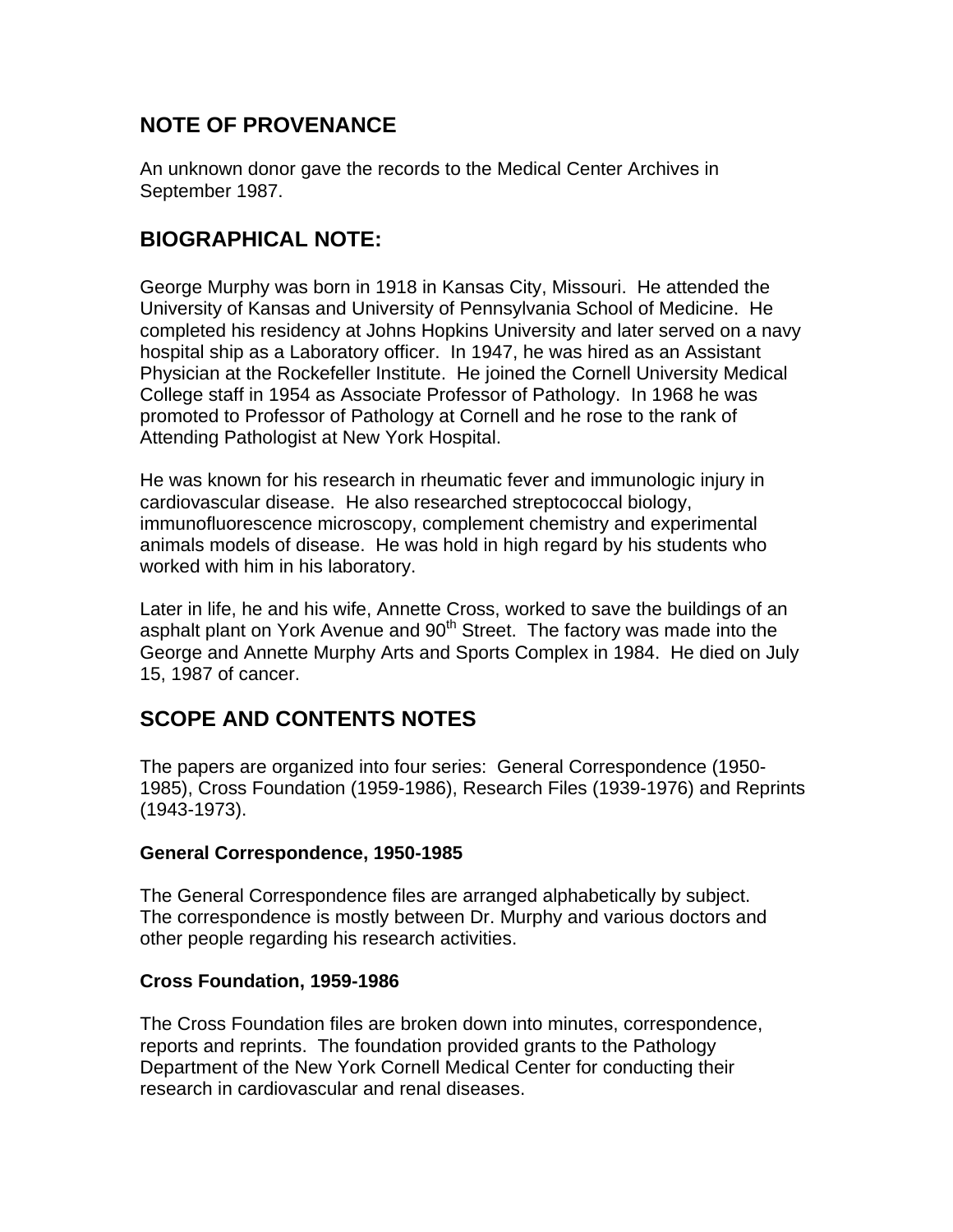### **Research Files, 1939-1976**

The research files are arranged alphabetically by subject. They contain Murphy and other Cornell pathologists' research on rheumatic fever, cardiovascular disease and immunofluorescence microscopy research.

#### **Reprints, 1943-1973**

The reprints series is organized chronologically. Reprints from Columbia University and Rockefeller Institute are included.

## **BOX AND FOLDER LISTING**

## **BOX 1: GENERAL CORRESPONDENCE**

#### **Folder Description**

| 1               | Armed Forces Institute of Pathology, 1976       |
|-----------------|-------------------------------------------------|
| $\overline{2}$  | <b>Claremont University Center, 1971</b>        |
| 3               | Cousins, Norman                                 |
| 4               | Harden, Nicholas J. (student)                   |
| 5               | McMillan Contract, 1975-1976                    |
| 6               | Minick, C. Richard, MD, 1972-1979               |
| 7               | Miscellaneous, 1968-1976                        |
| 8               | Murphy, Alice                                   |
| 9               | Personal Correspondence, 1960-1961              |
| 10              | Reprint Requests and Thank You Notes, 1959-1963 |
| 11              | Richardson, Jeanne, MD, 1984-1985               |
| 12              | Rios, Nester, 1972                              |
| 13              | Sigma Xi, 1975                                  |
| 14              | "T", Correspondence, 1948-1971                  |
| 15 <sub>2</sub> | Takizawa, Nobujro, 1959-1962                    |
| 16              | Talbot, John, MD, 1959-1968                     |
| 17              | Taran, Leo, MD, 1950-1951                       |
| 18              | Thomas, Lewis, MD, 1951-1971                    |
| 19              | Tislow, Richard, MD, 1950                       |
| 20              | Town Hall Inc., 1951-1955                       |
| 21              | Travers, F. A., 1956-1957                       |
| 22              | Umlas, Joel, MD, 1960-1970                      |
| 23              | University of Kansas City, 1950-1951            |
| 24              | University of Missouri, 1971                    |
| 25              | "V", Correspondence, 1949-1973                  |
| 26              | Vickery, Carlin, MD, 1985                       |
| 27              | "W" Correspondence, 1946-1983                   |
| 28              | Wahmann, G. Harry, 1955                         |
| 29              | Waksman, Bryon, MD, 1967-1968                   |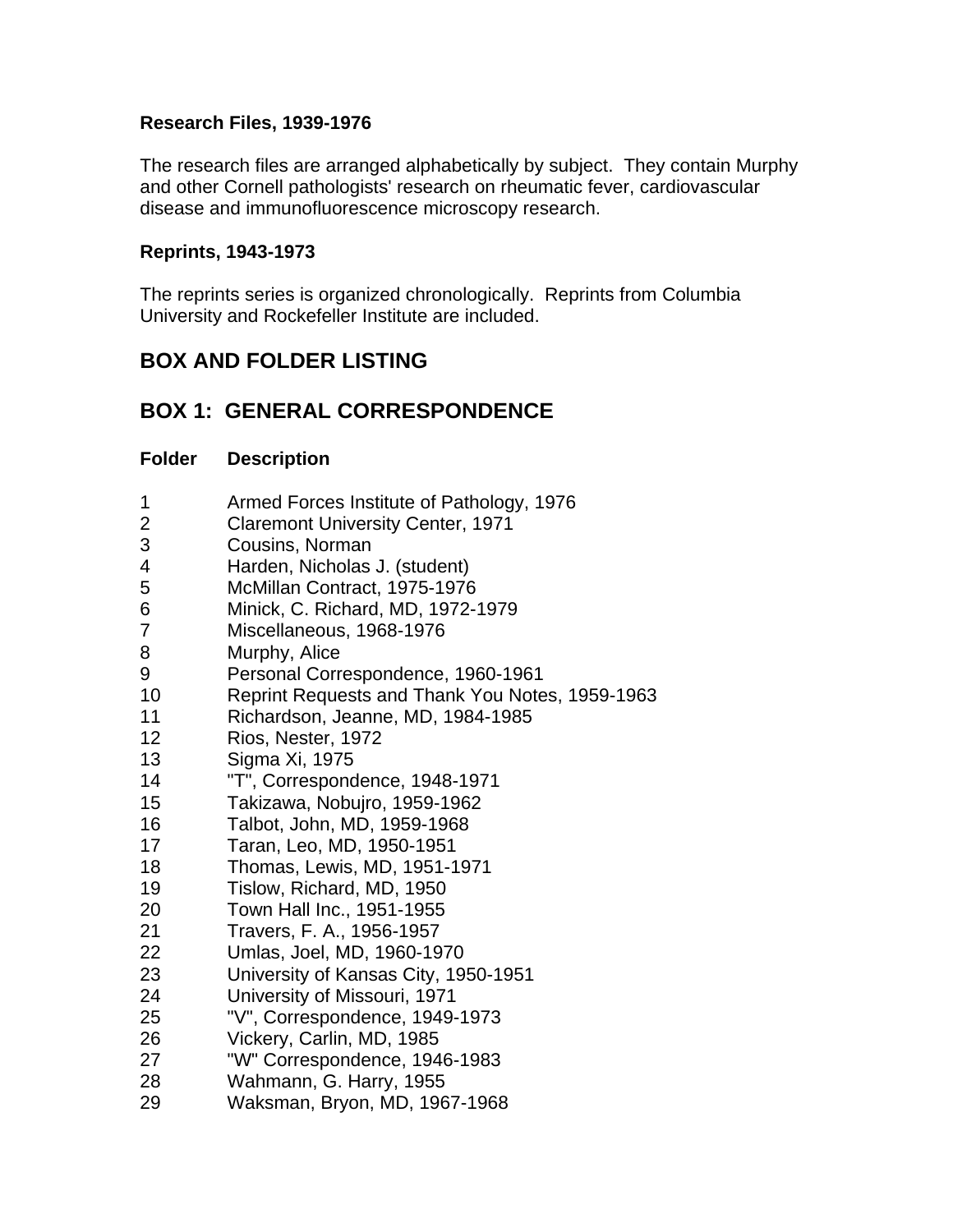- 30 Wadsworth, Homer, 1950-1960
- 31 Wavery Press, 1960
- 32 Wenner, Herbert, 1952-1959
- 33 West, Kenneth (Hallmark Cards), 1960-1968
- 34 Williams, Hibbard, MD, 1964-1976
- 35 Williams & Wilkens Company, 1961-1966
- 36 Wilson, May, MD
- 37 "Y", "Z", Correspondence, 1950-1976
- 38 Zeiss, Carl Inc., 1961-1963
- 39 Zingg, Peter, 1955-1972
- 40 Zwingle, J. L., 1955-1956

## **BOX 2: CROSS FOUNDATION**

### **Folder Description**

- 1 Minutes, 1971
- 2 Correspondence, 1959-1969
- 3 Correspondence, 1970-1979
- 4 Correspondence, 1980-1987
- 5 Proposals and Requests, 1967-1971
- 6 Progress Reports of Research, December 1, 1963-November 30, 1969
- 7 Progress Reports of Research, December 1, 1964-November 30, 1966
- 8 Progress Reports of Research, December 1, 1969-September 30, 1970
- 9 Progress Reports of Research, ca. 1970
- 10 Progress Reports of Research, February 20, 1981
- 11 Progress Reports of Research, February 15, 1984
- 12 Progress Reports of Research, February 1, 1985
- 13 Progress Reports of Research, n.d.
- 14 Report of Research, July 1, 1966-June 30, 1967
- 15 Report of Research, December 15, 1967
- 16 Report of Research, December 1, 1971-June 15, 1972
- 17 Report of Research, February 1, 1972-January 31, 1973
- 18 Report of Research, April 1, 1972-March 30, 1973
- 19 Report of Research, July 1, 1972-June 15, 1973
- 20 Report of Research, December 1, 1973-January 15, 1974
- 21 Report of Research, January 1, 1974-March 31, 1975
- 22 Report of Research, January 1, 1975-December 31, 1975
- 23 Report of Research, April 1, 1975-December 31, 1976
- 24 Report of Research, January 1-December 31, 1978
- 25 Report of Research, March 2, 1982
- 26 Report of Research, March 20, 1983
- 27 Report of Research, February 25, 1986